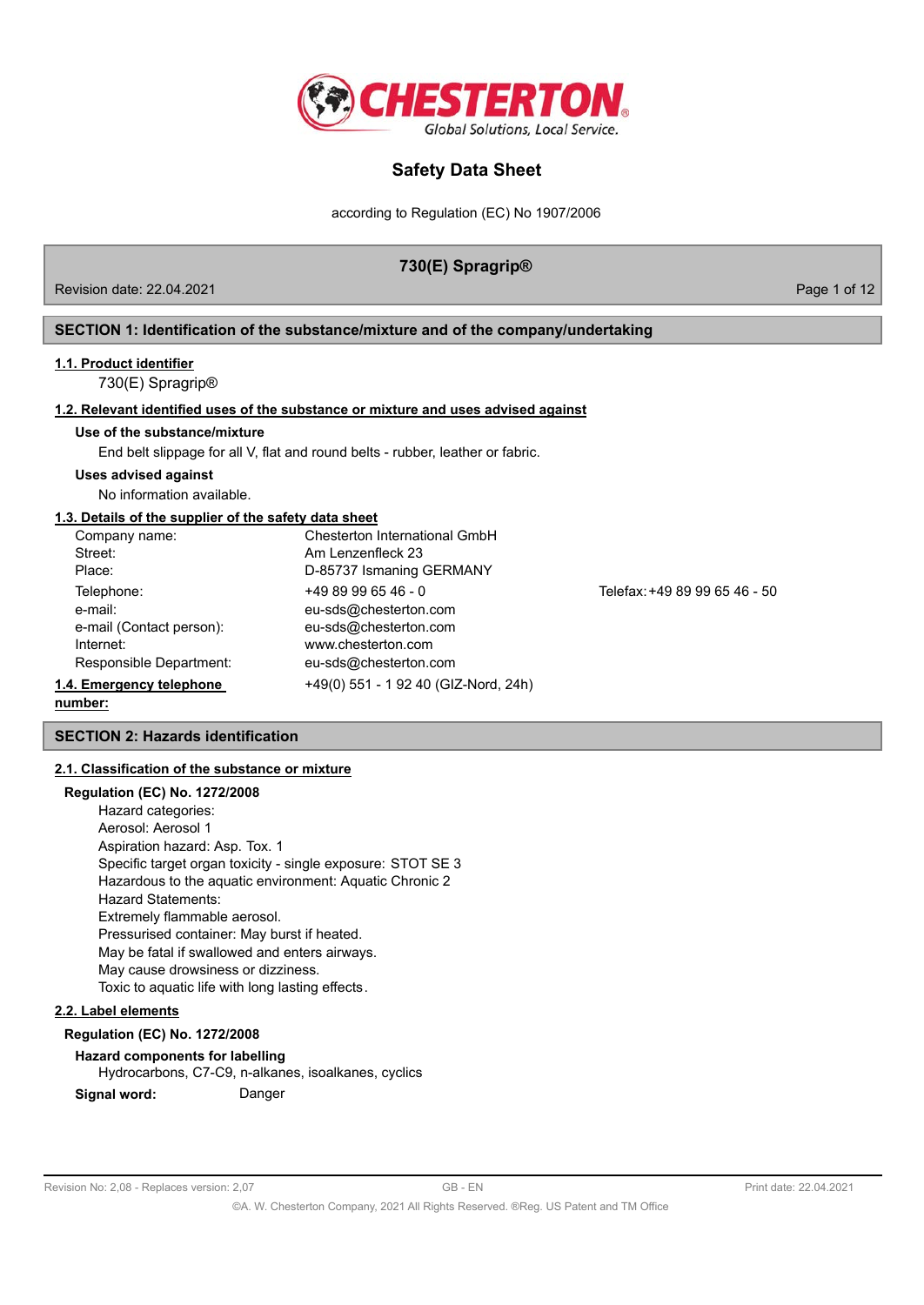

according to Regulation (EC) No 1907/2006



## **3.2. Mixtures**

#### **Hazardous components**

| CAS No  | Chemical name                                                                       |              |                   | Quantity    |
|---------|-------------------------------------------------------------------------------------|--------------|-------------------|-------------|
|         | EC No                                                                               | Index No     | <b>IREACH No</b>  |             |
|         | <b>GHS Classification</b>                                                           |              |                   |             |
|         | Hydrocarbons, C7-C9, n-alkanes, isoalkanes, cyclics                                 |              |                   | 35-45 %     |
|         | 920-750-0                                                                           |              | 101-2119473851-33 |             |
|         | Flam. Liq. 2, STOT SE 3, Asp. Tox. 1, Aquatic Chronic 2; H225 H336 H304 H411 EUH066 |              |                   |             |
| 75-28-5 | lisobutane                                                                          |              |                   | $10 - 20$ % |
|         | 200-857-2                                                                           | 601-004-00-0 | 101-2119485395-27 |             |
|         | Flam. Gas 1; H220                                                                   |              |                   |             |

Full text of H and EUH statements: see section 16.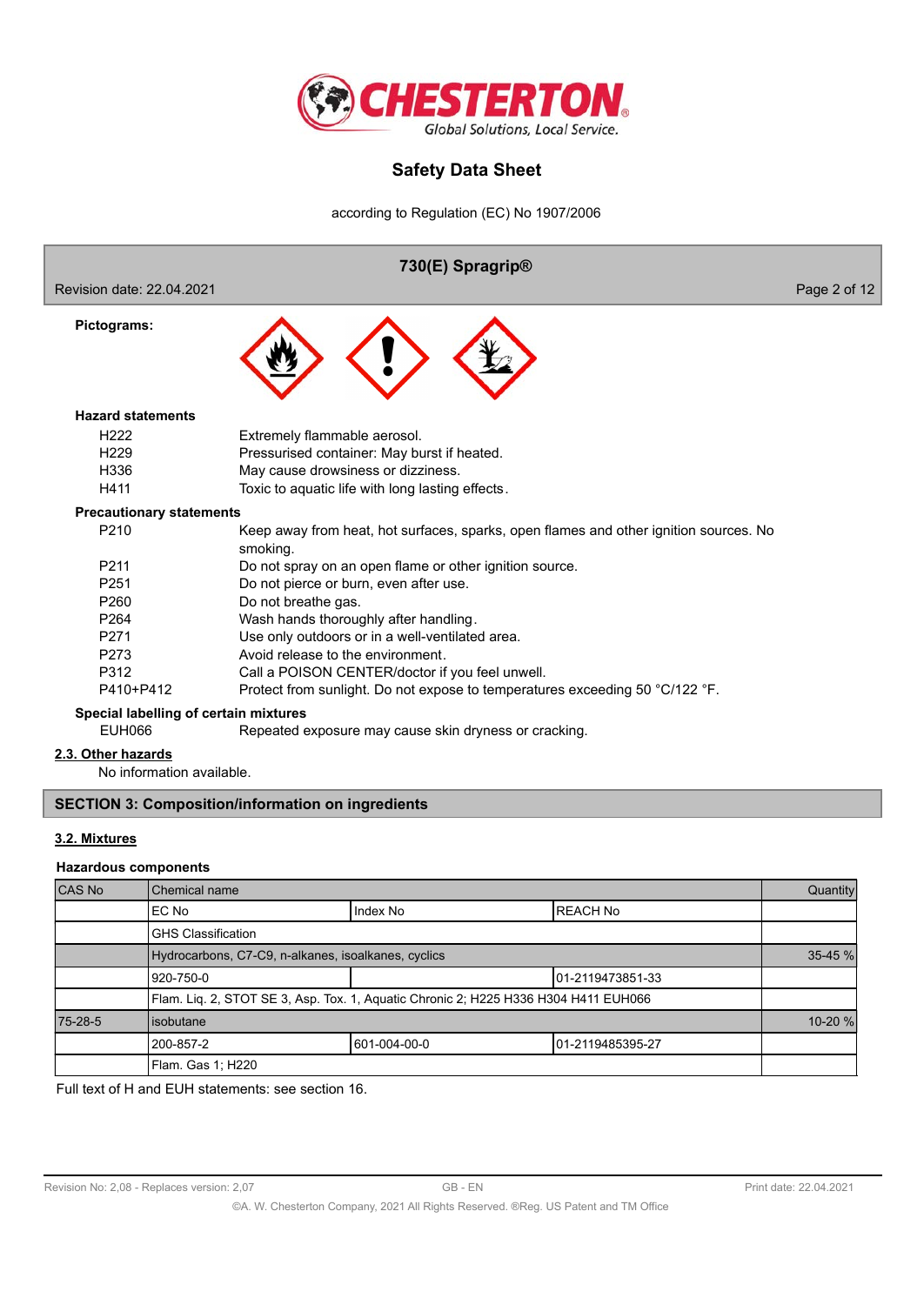

according to Regulation (EC) No 1907/2006

## **730(E) Spragrip®**

Revision date: 22.04.2021 Page 3 of 12

#### **Specific Conc. Limits, M-factors and ATE**

| <b>CAS No</b>                                                                | IEC No<br><b>IChemical name</b>                                         |  | Quantityl    |
|------------------------------------------------------------------------------|-------------------------------------------------------------------------|--|--------------|
|                                                                              | <b>I</b> Specific Conc. Limits. M-factors and ATE                       |  |              |
|                                                                              | $1920 - 750 - 0$<br>Hydrocarbons, C7-C9, n-alkanes, isoalkanes, cyclics |  | $35 - 45 \%$ |
| inhalation: LC50 = > 23,3 mg/l (vapours); dermal: LD50 = > 2800 - 3100 mg/kg |                                                                         |  |              |

#### **Further Information**

No information available.

## **SECTION 4: First aid measures**

#### **4.1. Description of first aid measures**

#### **General information**

Change contaminated, saturated clothing. In case of accident or unwellness, seek medical advice immediately (show directions for use or safety data sheet if possible).

#### **After inhalation**

Remove casualty to fresh air and keep warm and at rest. If breathing is irregular or stopped, administer artificial respiration. Call a doctor.

#### **After contact with skin**

After contact with skin, wash immediately with plenty of water and soap. Remove contaminated, saturated clothing immediately. In case of skin irritation, consult a physician.

#### **After contact with eyes**

In case of contact with eyes flush immediately with plenty of flowing water for 10 to 15 minutes holding eyelids apart and consult an ophthalmologist.

Remove contact lenses, if present and easy to do. Continue rinsing.

#### **After ingestion**

If accidentally swallowed rinse the mouth with plenty of water (only if the person is conscious) and obtain immediate medical attention. Let 1 glass of water be drunken in little sips ( dilution effect). Do NOT induce vomiting.

#### **4.2. Most important symptoms and effects, both acute and delayed**

Prolonged and repeated inhalation of decomposition products may cause a pulmonary oedema. Causes eye irritation. Repeated exposure may cause skin dryness or cracking.

#### **4.3. Indication of any immediate medical attention and special treatment needed**

First Aid, decontamination, treatment of symptoms.

#### **SECTION 5: Firefighting measures**

## **5.1. Extinguishing media**

#### **Suitable extinguishing media**

- alcohol resistant foam
- Water spray jet
- Carbon dioxide (CO2)
- Dry extinguishing powder

#### **Unsuitable extinguishing media**

Full water jet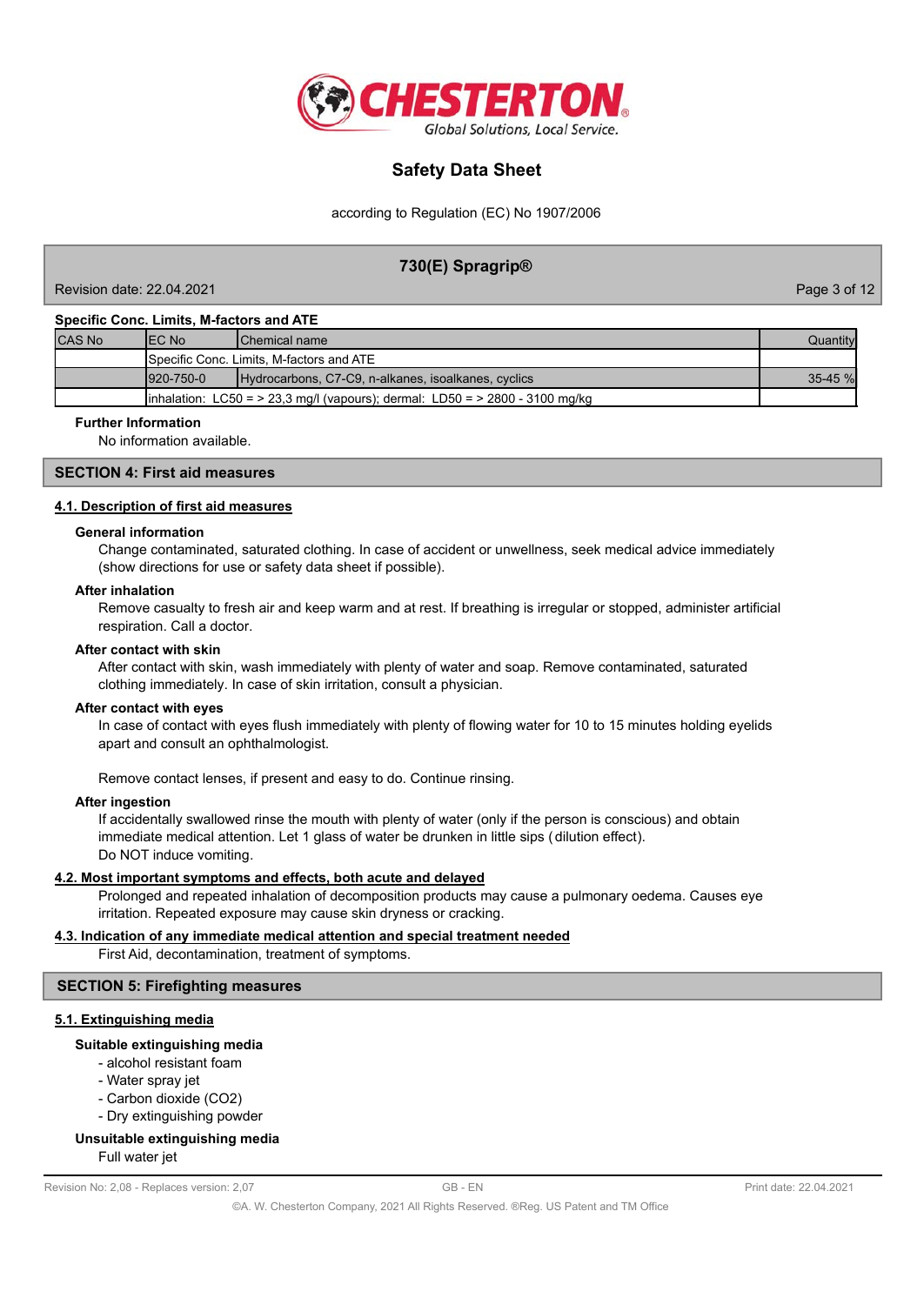

according to Regulation (EC) No 1907/2006

## **730(E) Spragrip®**

Revision date: 22.04.2021 **Page 4 of 12** 

## **5.2. Special hazards arising from the substance or mixture**

Heating causes rise in pressure with risk of bursting.

## **5.3. Advice for firefighters**

Special protective equipment for firefighters: Protective clothing. In case of fire: Wear self-contained breathing apparatus.

### **Additional information**

Collect contaminated fire extinguishing water separately. Do not allow entering drains or surface water. Use water spray jet to protect personnel and to cool endangered containers.

### **SECTION 6: Accidental release measures**

### **6.1. Personal precautions, protective equipment and emergency procedures**

#### **General measures**

Provide adequate ventilation. Safe handling: see section 7 Personal protection equipment: see section 8

### **6.2. Environmental precautions**

Do not allow to enter into surface water or drains. Cover drains.

## **6.3. Methods and material for containment and cleaning up**

#### **For containment**

Absorb with liquid-binding material (sand, diatomaceous earth, acid- or universal binding agents). Treat the recovered material as prescribed in the section on waste disposal.

#### **For cleaning up**

Clean contaminated articles and floor according to the environmental legislation.

## **6.4. Reference to other sections**

Safe handling: see section 7 Personal protection equipment: see section 8 Disposal: see section 13

### **SECTION 7: Handling and storage**

## **7.1. Precautions for safe handling**

#### **Advice on safe handling**

Personal protection equipment: see section 8

### **Advice on protection against fire and explosion**

Pressurized container: protect from sunlight and do not expose to temperatures exceeding 50 °C. Do not pierce or burn, even after use.

Vapours are heavier than air, spread along floors and form explosive mixtures with air.

Keep away from sources of heat (e.g. hot surfaces), sparks and open flames.

#### **Further information on handling**

Do not pierce or burn, even after use.

#### **7.2. Conditions for safe storage, including any incompatibilities**

#### **Requirements for storage rooms and vessels**

Pressurised container: May burst if heated.

Store in a cool dry place. Protect from sunlight. Do not expose to temperatures exceeding 50 °C/122 °F.

Revision No: 2,08 - Replaces version: 2,07 GB - EN GB - EN Print date: 22.04.2021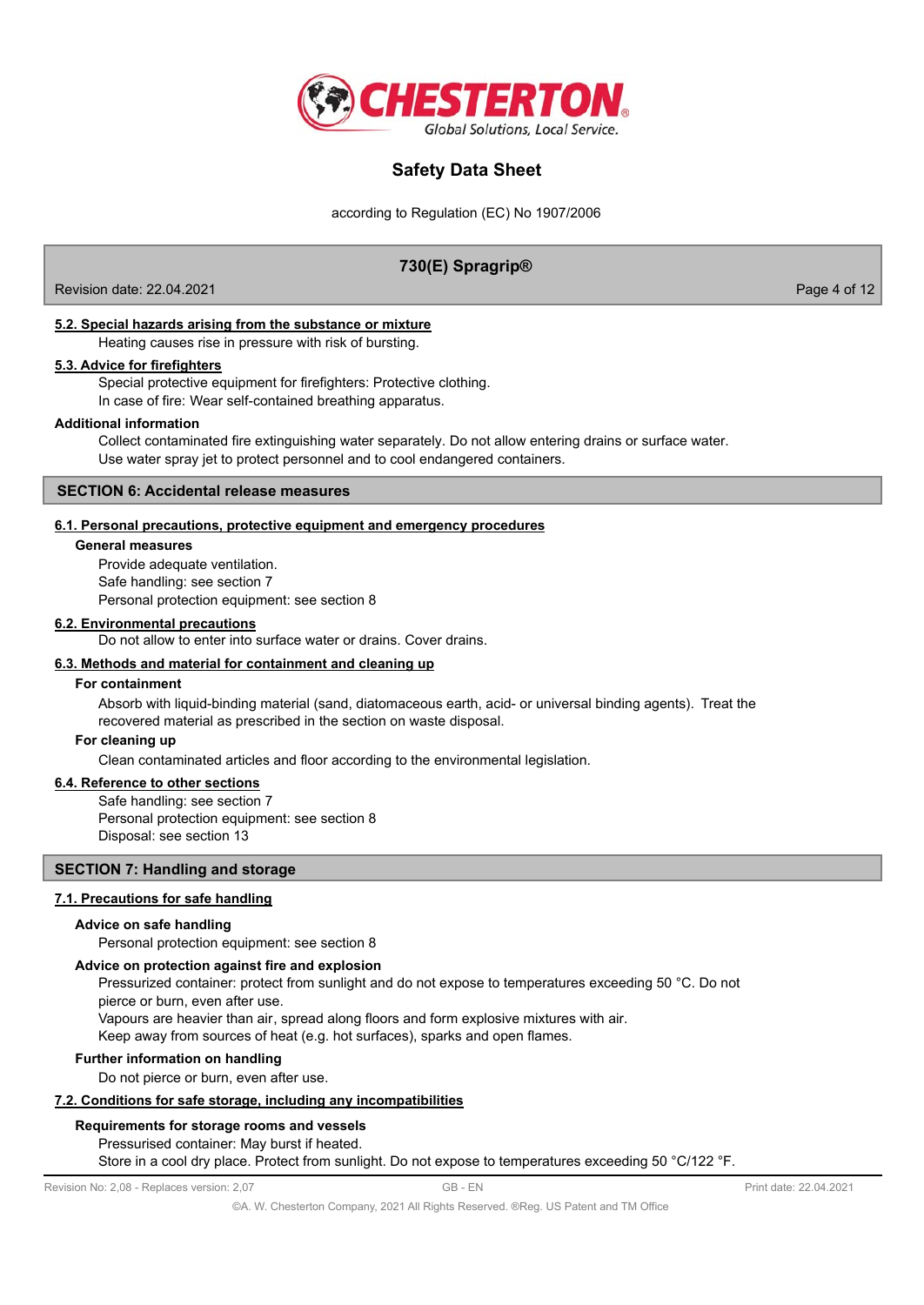

according to Regulation (EC) No 1907/2006

## **730(E) Spragrip®**

Revision date: 22.04.2021 **Page 5 of 12** 

 Protect from direct sunlight. **Hints on joint storage**

## Protect against: Frost **Further information on storage conditions**

## **7.3. Specific end use(s)**

No information available.

## **SECTION 8: Exposure controls/personal protection**

## **8.1. Control parameters**

### **DNEL/DMEL values**

| CAS No                   | Substance                                           |                |          |                          |
|--------------------------|-----------------------------------------------------|----------------|----------|--------------------------|
| DNEL type                |                                                     | Exposure route | Effect   | Value                    |
|                          | Hydrocarbons, C7-C9, n-alkanes, isoalkanes, cyclics |                |          |                          |
| Worker DNEL, long-term   |                                                     | linhalation    | systemic | $2035 \text{ mg/m}^3$    |
| Worker DNEL, long-term   |                                                     | Idermal        | systemic | 773 mg/kg bw/day         |
| Consumer DNEL, long-term |                                                     | linhalation    | systemic | $1608$ mg/m <sup>3</sup> |
| Consumer DNEL, long-term |                                                     | Idermal        | systemic | 699 mg/kg bw/day         |
| Consumer DNEL, long-term |                                                     | Ioral          | systemic | 699 mg/kg bw/day         |

## **8.2. Exposure controls**

#### **Appropriate engineering controls**

Use only outdoors or in a well-ventilated area.

Provide adequate ventilation as well as local exhaustion at critical locations.

#### **Protective and hygiene measures**

Avoid contact with skin, eyes and clothes. Use protective skin cream before handling the product. Remove contaminated, saturated clothing immediately. When using do not eat, drink, smoke, sniff. Wash hands and face before breaks and after work and take a shower if necessary.

## **Eye/face protection**

Suitable eye protection:

- Eye glasses with side protection
- goggles

## **Hand protection**

Tested protective gloves must be worn: EN ISO 374

NBR (Nitrile rubber), Butyl caoutchouc (butyl rubber)

Thickness of the glove material >= 0,4 mm

Breakthrough times and swelling properties of the material must be taken into consideration.

For special purposes, it is recommended to check the resistance to chemicals of the protective gloves

mentioned above together with the supplier of these gloves.

Wearing time with occasional contact (splashes): max. 480 min. (NBR (Nitrile rubber))

Wearing time with permanent contact 240 - 480 min (NBR (Nitrile rubber))

Observe the wear time limits as specified by the manufacturer.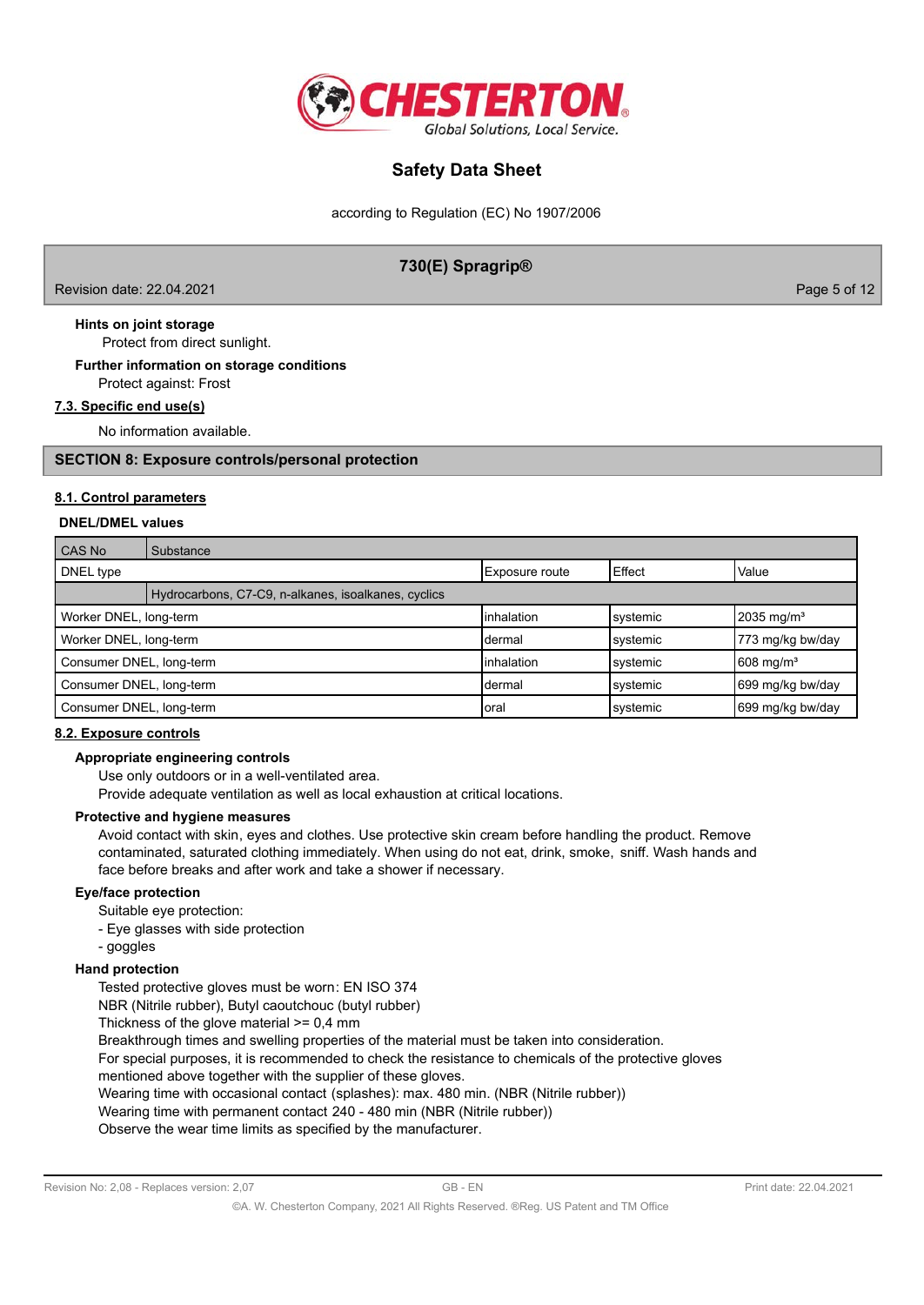

according to Regulation (EC) No 1907/2006

## **730(E) Spragrip®** Revision date: 22.04.2021 **Page 6 of 12** According to the control of the control of the control of the control of the control of the control of the control of the control of the control of the control of the control of the Wear suitable protective clothing. **Skin protection** Usually no personal respirative protection necessary. If technical exhaust or ventilation measures are not possible or insufficient , respiratory protection must be worn. Half-face mask A-P2 **Respiratory protection** Do not allow to enter into surface water or drains. **Environmental exposure controls** Physical state: Liquid **9.1. Information on basic physical and chemical properties SECTION 9: Physical and chemical properties** Colour: clear Odour: Contract Mashing and cleaning products **Test method** pH-Value: not applicable **Changes in the physical state** Melting point: No data available with the set of the set of the set of the set of the set of the set of the set of the set of the set of the set of the set of the set of the set of the set of the set of the set of the set Boiling point or initial boiling point and product only 93 °C boiling range: Sublimation point: No data available Softening point: No data available Pour point: No data available Flash point: **product only 5 °C Flammability** Solid/liquid: No data available Gas: Contract Contract Contract Contract Contract Contract Contract Contract Contract Contract Contract Contract Contract Contract Contract Contract Contract Contract Contract Contract Contract Contract Contract Contract C

Vapours can form explosive mixtures with air. **Explosive properties**

| Self-ignition temperature                                 |                                      |
|-----------------------------------------------------------|--------------------------------------|
| Solid:                                                    | No data available                    |
| Gas:                                                      | No data available                    |
| Decomposition temperature:                                | No data available                    |
| <b>Oxidizing properties</b><br>No information available.  |                                      |
| Vapour pressure:                                          | No data available                    |
| Density (at 20 $°C$ ):                                    | product only $0.8$ g/cm <sup>3</sup> |
| Water solubility:                                         | practically insoluble                |
| Solubility in other solvents<br>No information available. |                                      |

Revision No: 2,08 - Replaces version: 2,07 GB - EN GB - EN Print date: 22.04.2021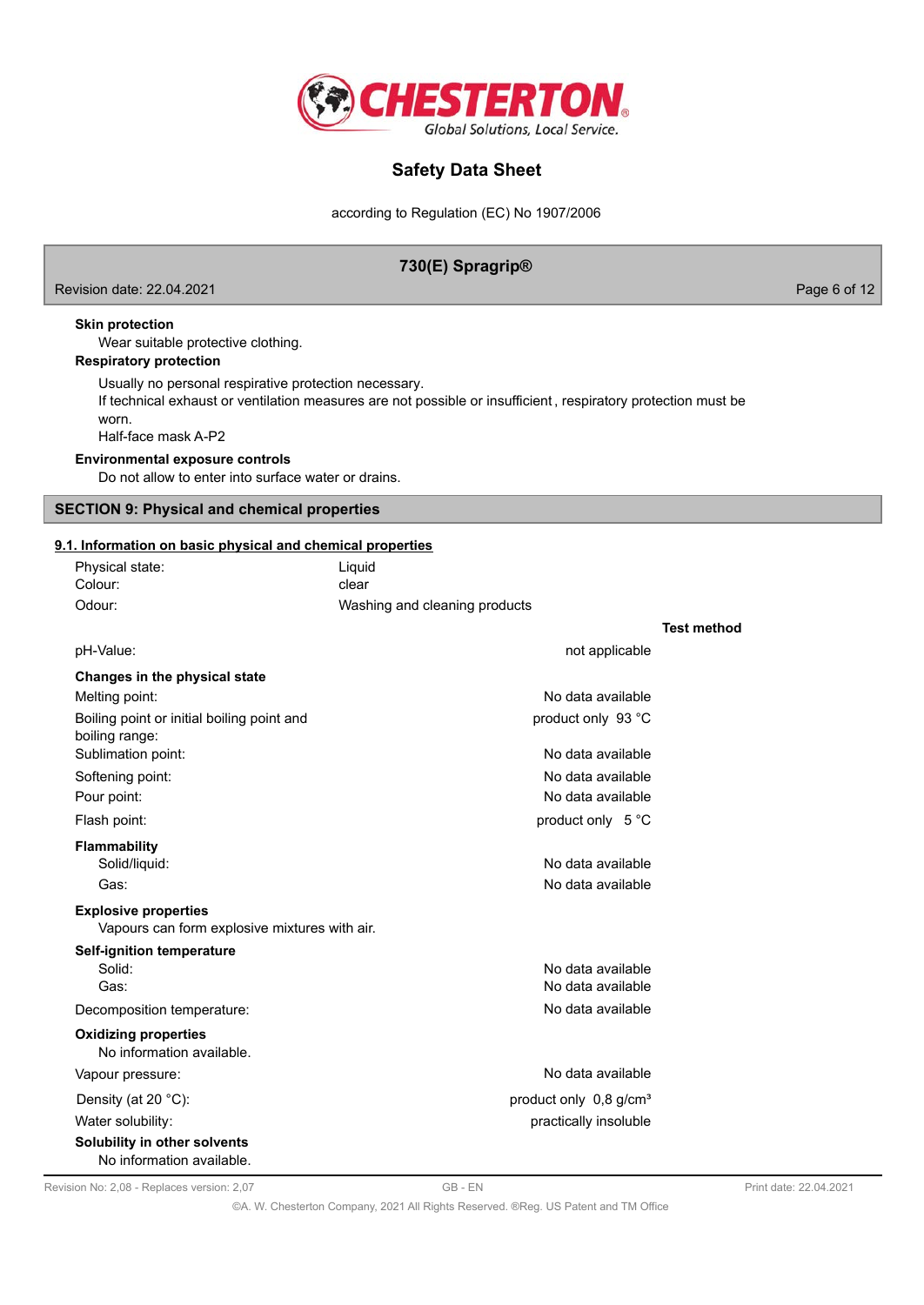

according to Regulation (EC) No 1907/2006

## **730(E) Spragrip®**

Revision date: 22.04.2021 Page 7 of 12

| Partition coefficient n-octanol/water:<br>Viscosity / dynamic: | No data available.<br>No data available |                  |
|----------------------------------------------------------------|-----------------------------------------|------------------|
| Viscosity / kinematic:<br>(at 40 $^{\circ}$ C)                 | product only >20 mm <sup>2</sup> /s     |                  |
| Relative vapour density:                                       |                                         | $>1$ (Air = 1)   |
| Evaporation rate:                                              |                                         | $<1$ (Ether = 1) |
| 9.2. Other information                                         |                                         |                  |
|                                                                |                                         |                  |

No information available.

## **SECTION 10: Stability and reactivity**

## **10.1. Reactivity**

The product is stable under storage at normal ambient temperatures.

### **10.2. Chemical stability**

The substance is chemically stable under recommended conditions of storage, use and temperature.

## **10.3. Possibility of hazardous reactions**

This material is considered to be non-reactive under normal use conditions.

#### **10.4. Conditions to avoid**

Keep away from sources of heat (e.g. hot surfaces), sparks and open flames.

#### **10.5. Incompatible materials**

- Strong acid
- Strong alkali
- Oxidising agent

## **10.6. Hazardous decomposition products**

- Nitrogen oxides (NOx)
- Carbon dioxide (CO2)
- Carbon monoxide

### **SECTION 11: Toxicological information**

## **11.1. Information on hazard classes as defined in Regulation (EC) No 1272/2008**

## **Acute toxicity**

Based on available data, the classification criteria are not met.

| CAS No | Chemical name                                       |                                   |                |                     |                                                      |
|--------|-----------------------------------------------------|-----------------------------------|----------------|---------------------|------------------------------------------------------|
|        | Exposure route                                      | <b>IDose</b>                      | <b>Species</b> | lSource             | <b>IMethod</b>                                       |
|        | Hydrocarbons, C7-C9, n-alkanes, isoalkanes, cyclics |                                   |                |                     |                                                      |
|        | dermal                                              | $> 2800 -$<br>LD50<br>3100 mg/kg  | <b>I</b> Rat   | Study report (1977) | The acute toxicity of<br><b>I</b> SBP 100/140 was de |
|        | inhalation (4 h) vapour                             | ILC50<br>> 23.3<br>$\lfloor$ mg/l | Rat            | Study report (1988) | <b>IOECD Guideline 403</b>                           |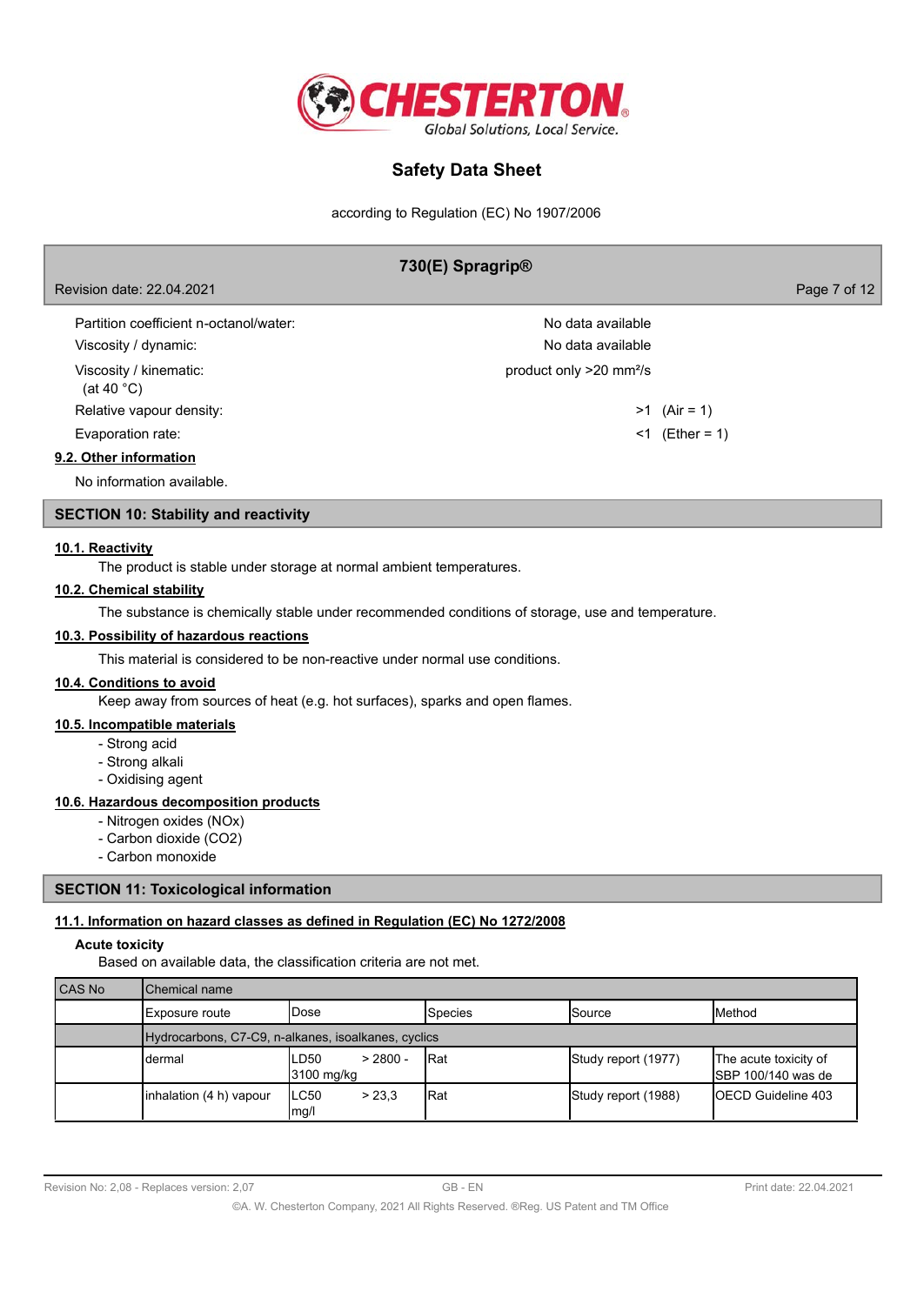

according to Regulation (EC) No 1907/2006

## **730(E) Spragrip®**

Revision date: 22.04.2021 **Page 8 of 12** 

## **Irritation and corrosivity**

Based on available data, the classification criteria are not met.

#### **Sensitising effects**

Based on available data, the classification criteria are not met.

#### **Carcinogenic/mutagenic/toxic effects for reproduction**

Based on available data, the classification criteria are not met.

### **STOT-single exposure**

May cause drowsiness or dizziness. (Hydrocarbons, C7-C9, n-alkanes, isoalkanes, cyclics)

#### **STOT-repeated exposure**

Repeated exposure may cause skin dryness or cracking.

## **Aspiration hazard**

May be fatal if swallowed and enters airways.

## **11.2. Information on other hazards**

**Endocrine disrupting properties**

No data available

**SECTION 12: Ecological information**

### **12.1. Toxicity**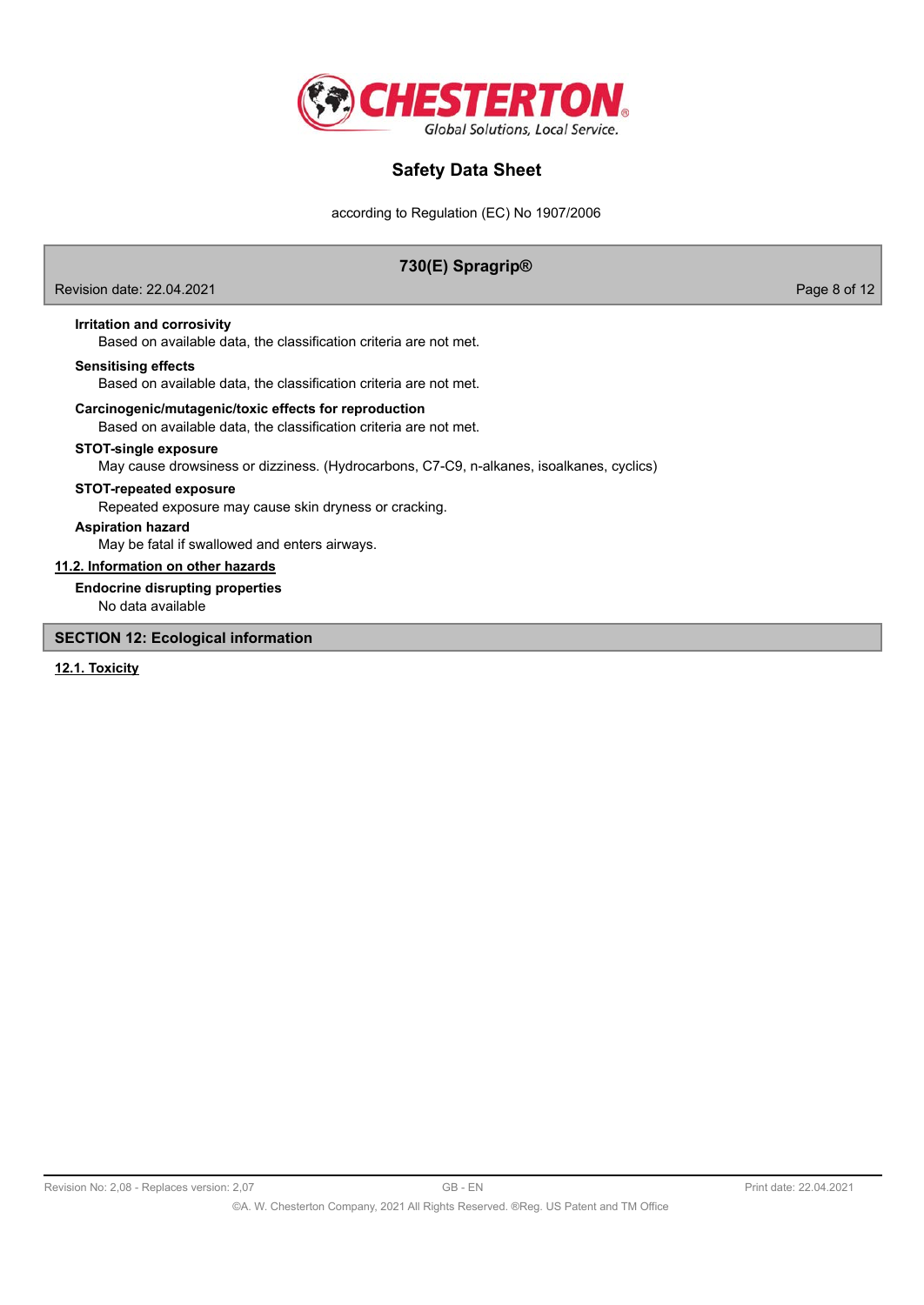

according to Regulation (EC) No 1907/2006

## **730(E) Spragrip®**

Revision date: 22.04.2021 **Page 9 of 12** 

| CAS No        | Chemical name                                       |                     |                    |                                         |                                                              |                                                      |
|---------------|-----------------------------------------------------|---------------------|--------------------|-----------------------------------------|--------------------------------------------------------------|------------------------------------------------------|
|               | Aquatic toxicity                                    | Dose                |                    | $[h]   [d]$ Species                     | Source                                                       | Method                                               |
|               | Hydrocarbons, C7-C9, n-alkanes, isoalkanes, cyclics |                     |                    |                                         |                                                              |                                                      |
|               | Acute fish toxicity                                 | LL50<br>mg/l        | $3 - 10$           | 96 hOncorhynchus mykiss                 | Study report<br>(1995)                                       | <b>OECD Guideline</b><br>203                         |
|               | Acute algae toxicity                                | ErC50               | $12 \text{ mg/l}$  | 72 hlPseudokirchneriella<br>subcapitata | <b>SIDS Initial</b><br>Assessment<br>Report For SIAM         | <b>OECD Guideline</b><br>201                         |
|               | Acute crustacea toxicity                            | <b>EL50</b>         | $7.4 \text{ mq/l}$ | 48 h Daphnia magna                      | <b>SIDS Initial</b><br>Assessment<br><b>Report For SIAM</b>  | <b>OECD Guideline</b><br>202                         |
|               | Fish toxicity                                       | <b>NOEC</b><br>mg/l | 0,574              | 28 doncorhynchus mykiss                 | Hydrocarbon<br>Solvents<br>Consortium SEIF<br>(HS            | The aquatic<br>toxicity was<br>estimated by a        |
|               | Crustacea toxicity                                  | <b>NOEC</b>         | $1$ mg/l           | 21 d Daphnia magna                      | <b>SIDS Initial</b><br>Assessment<br><b>Report For SIAM</b>  | <b>OECD Guideline</b><br>211                         |
| $75 - 28 - 5$ | isobutane                                           |                     |                    |                                         |                                                              |                                                      |
|               | Acute fish toxicity                                 | <b>LC50</b><br>mg/l | 49,9               | 96 hFish, no other<br>linformation      | <b>United States</b><br>Environmental<br><b>Protection A</b> | The Ecosar class<br>program has been<br>develo       |
|               | Acute algae toxicity                                | ErC50<br>mg/l       | 19,37              | 96 h Algae                              | USEPA OPPT<br><b>Risk Assessment</b><br>Division (200        | Calculation using<br><b>ECOSAR</b><br>Program v1.00. |
|               | Acute crustacea toxicity                            | <b>EC50</b><br>mg/l | 69.43              | 48 h Daphnia sp.                        | <b>USEPA OPPT</b><br><b>Risk Assessment</b><br>Division (200 | Calculation using<br><b>ECOSAR</b><br>Program v1.00. |

## **12.2. Persistence and degradability**

No information available.

## **12.3. Bioaccumulative potential**

#### **Partition coefficient n-octanol/water**

| CAS No  | 10L<br>name | $\sim$<br><b>POW</b><br>. |
|---------|-------------|---------------------------|
| 75-28-5 | '≀tane      | .,09                      |

## **12.4. Mobility in soil**

No information available.

## **12.5. Results of PBT and vPvB assessment**

The substances in the mixture do not meet the PBT/vPvB criteria according to REACH, annex XIII.

## **12.6. Endocrine disrupting properties**

## No information available.

## **12.7. Other adverse effects**

No information available.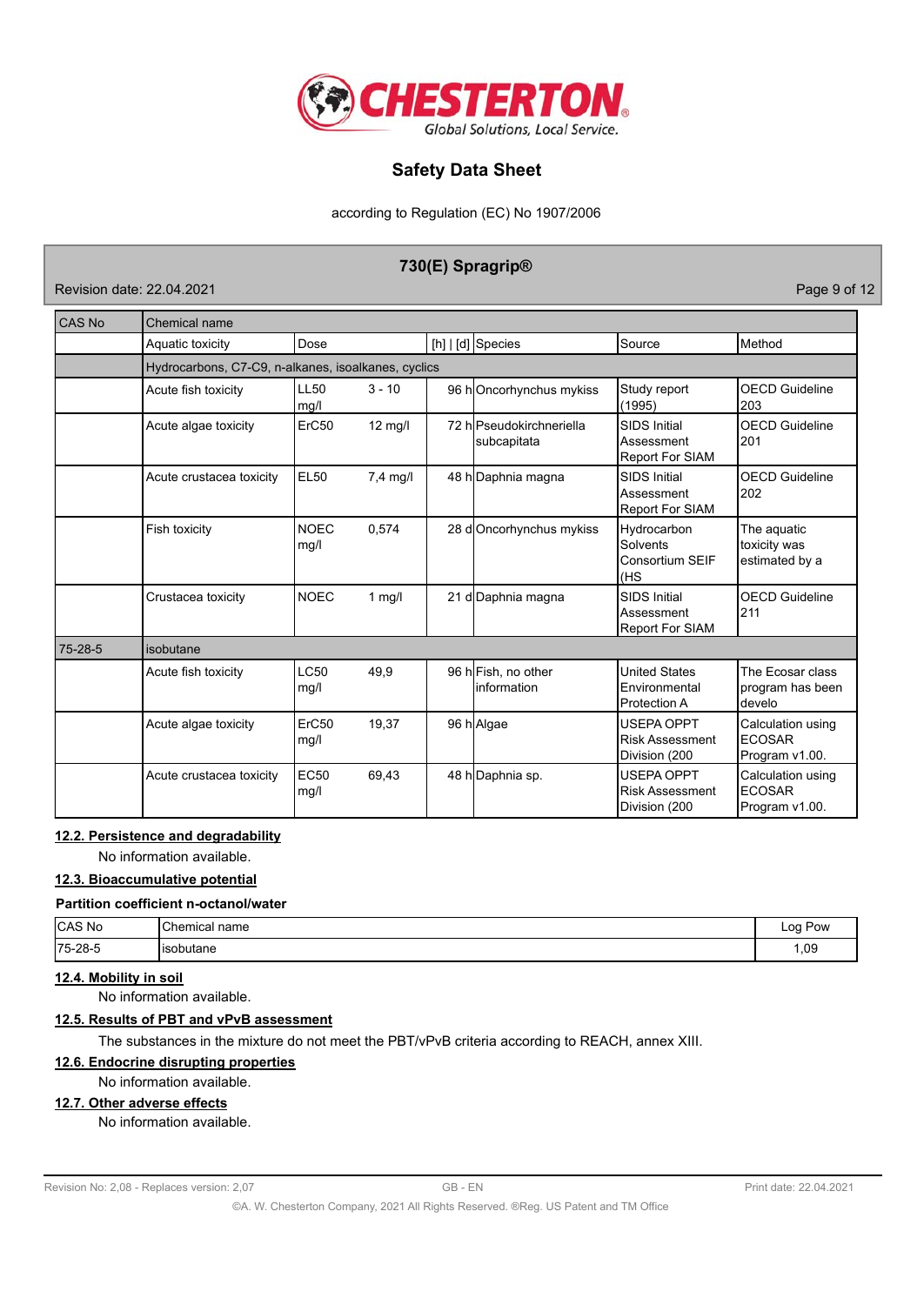

according to Regulation (EC) No 1907/2006

## **730(E) Spragrip®**

Revision date: 22.04.2021 Page 10 of 12

**SECTION 13: Disposal considerations**

### **13.1. Waste treatment methods**

### **Disposal recommendations**

Dispose of waste according to applicable legislation.

### **Contaminated packaging**

Dispose of waste according to applicable legislation.

## **SECTION 14: Transport information**

| Land transport (ADR/RID)          |                                  |
|-----------------------------------|----------------------------------|
| 14.1. UN number:                  | <b>UN 1950</b>                   |
| 14.2. UN proper shipping name:    | <b>AEROSOLS</b>                  |
| 14.3. Transport hazard class(es): | 2                                |
| 14.4. Packing group:              |                                  |
| Hazard label:                     | 2.1                              |
| Classification code:              | 5F                               |
| <b>Special Provisions:</b>        | 190 327 344 625                  |
| Limited quantity:                 | 1 <sup>1</sup>                   |
| Excepted quantity:                | E <sub>0</sub>                   |
| Transport category:               | $\overline{2}$                   |
| Tunnel restriction code:          | D                                |
| Inland waterways transport (ADN)  |                                  |
| 14.1. UN number:                  | UN 1950                          |
| 14.2. UN proper shipping name:    | <b>AEROSOLS</b>                  |
| 14.3. Transport hazard class(es): | 2                                |
| 14.4. Packing group:              | $\blacksquare$                   |
| Hazard label:                     | 2.1                              |
| Classification code:              | 5F                               |
| <b>Special Provisions:</b>        | 190 327 344 625                  |
| Limited quantity:                 | 1 <sup>L</sup>                   |
| Excepted quantity:                | E <sub>0</sub>                   |
| <b>Marine transport (IMDG)</b>    |                                  |
| 14.1. UN number:                  | <b>UN 1950</b>                   |
| 14.2. UN proper shipping name:    | <b>AEROSOLS</b>                  |
| 14.3. Transport hazard class(es): | 2.1                              |
| 14.4. Packing group:              |                                  |
| Hazard label:                     | 2.1                              |
| <b>Special Provisions:</b>        | 63, 190, 277, 327, 344, 381, 959 |
| Limited quantity:                 | 1000 mL                          |
| Excepted quantity:                | E <sub>0</sub>                   |
| EmS:                              | $F-D, S-U$                       |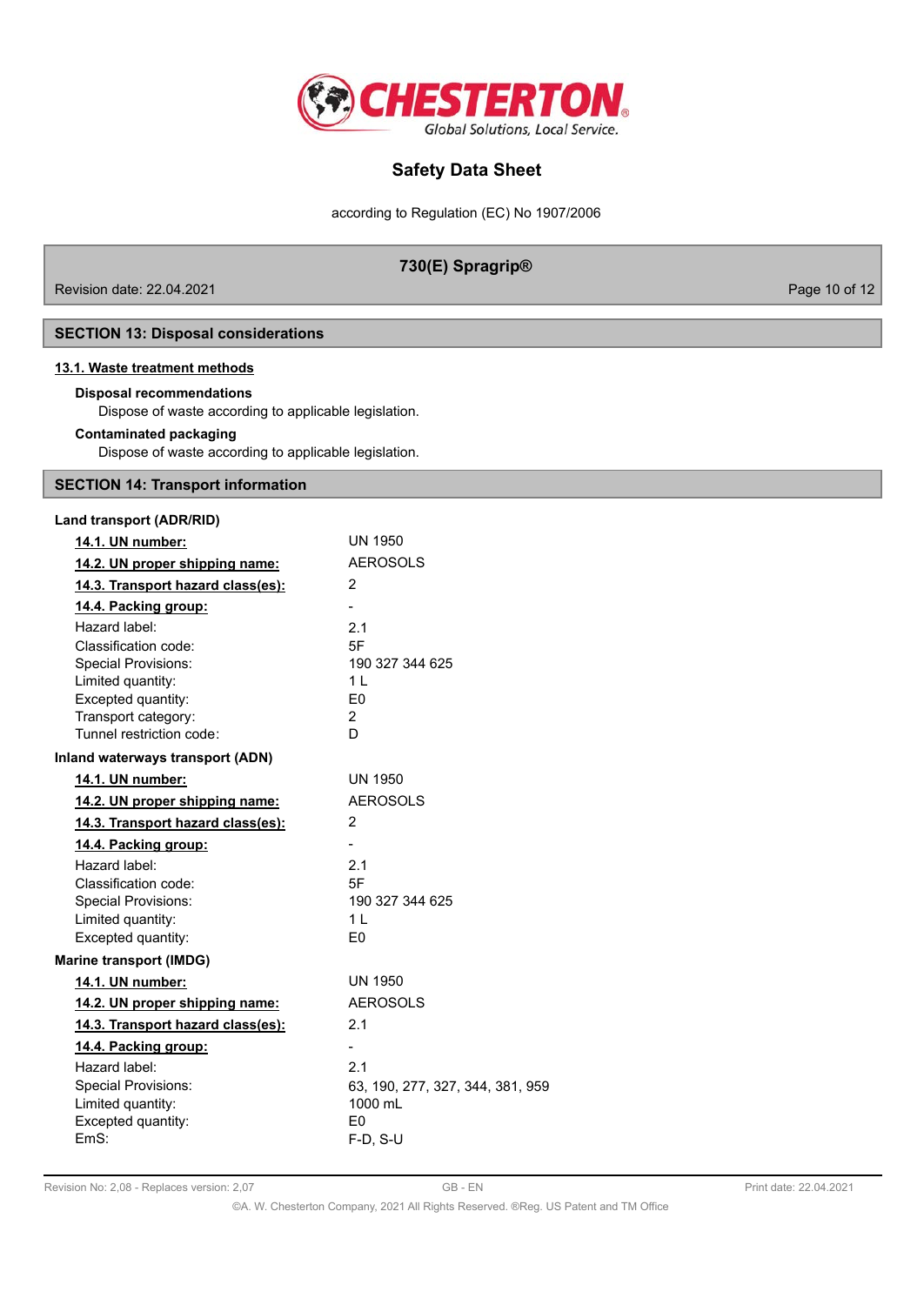

according to Regulation (EC) No 1907/2006

|                                                                                                                                                               | 730(E) Spragrip®                                                                                     |               |
|---------------------------------------------------------------------------------------------------------------------------------------------------------------|------------------------------------------------------------------------------------------------------|---------------|
| Revision date: 22.04.2021                                                                                                                                     |                                                                                                      | Page 11 of 12 |
| Air transport (ICAO-TI/IATA-DGR)                                                                                                                              |                                                                                                      |               |
| 14.1. UN number:                                                                                                                                              | <b>UN 1950</b>                                                                                       |               |
| 14.2. UN proper shipping name:                                                                                                                                | AEROSOLS, FLAMMABLE                                                                                  |               |
| 14.3. Transport hazard class(es):                                                                                                                             | 2.1                                                                                                  |               |
| 14.4. Packing group:                                                                                                                                          |                                                                                                      |               |
| Hazard label:                                                                                                                                                 | 2.1                                                                                                  |               |
| <b>Special Provisions:</b>                                                                                                                                    | A145 A167 A802                                                                                       |               |
| Limited quantity Passenger:                                                                                                                                   | 30 kg G                                                                                              |               |
| Passenger LQ:                                                                                                                                                 | Y203                                                                                                 |               |
| Excepted quantity:                                                                                                                                            | E <sub>0</sub>                                                                                       |               |
| IATA-packing instructions - Passenger:                                                                                                                        | 203                                                                                                  |               |
| IATA-max. quantity - Passenger:                                                                                                                               | 75 kg                                                                                                |               |
| IATA-packing instructions - Cargo:                                                                                                                            | 203                                                                                                  |               |
| IATA-max. quantity - Cargo:                                                                                                                                   | 150 kg                                                                                               |               |
| 14.5. Environmental hazards                                                                                                                                   |                                                                                                      |               |
| <b>ENVIRONMENTALLY HAZARDOUS:</b>                                                                                                                             | Yes                                                                                                  |               |
| Danger releasing substance:                                                                                                                                   | Hydrocarbons                                                                                         |               |
| 14.6. Special precautions for user<br>No information available.<br>14.7. Maritime transport in bulk according to IMO instruments<br>No information available. |                                                                                                      |               |
| <b>SECTION 15: Regulatory information</b>                                                                                                                     |                                                                                                      |               |
|                                                                                                                                                               | 15.1. Safety, health and environmental regulations/legislation specific for the substance or mixture |               |
| EU regulatory information                                                                                                                                     |                                                                                                      |               |
|                                                                                                                                                               |                                                                                                      |               |
| Restrictions on use (REACH, annex XVII):<br>Entry 3, Entry 28                                                                                                 |                                                                                                      |               |
|                                                                                                                                                               |                                                                                                      |               |
| National regulatory information                                                                                                                               |                                                                                                      |               |
| Water hazard class (D):                                                                                                                                       | 2 - obviously hazardous to water                                                                     |               |
| 15.2. Chemical safety assessment                                                                                                                              |                                                                                                      |               |
| Hydrocarbons, C7-C9, n-alkanes, isoalkanes, cyclics<br>isobutane                                                                                              | For the following substances of this mixture a chemical safety assessment has been carried out:      |               |
| <b>SECTION 16: Other information</b>                                                                                                                          |                                                                                                      |               |
| <b>Abbreviations and acronyms</b>                                                                                                                             | ADR: Accord européen sur le transport des marchandises dangereuses par Route                         |               |

ADR: Accord européen sur le transport des marchandises dangereuses par Route (European Agreement concerning the International Carriage of Dangerous Goods by Road ) RID:Règlement international conernat le transport des marchandises dangereuses par chemin de fer (Regulations Concerning the International Transport of Dangerous Goods by Rail ) IMDG: International Maritime Code for Dangerous Goods

ſ